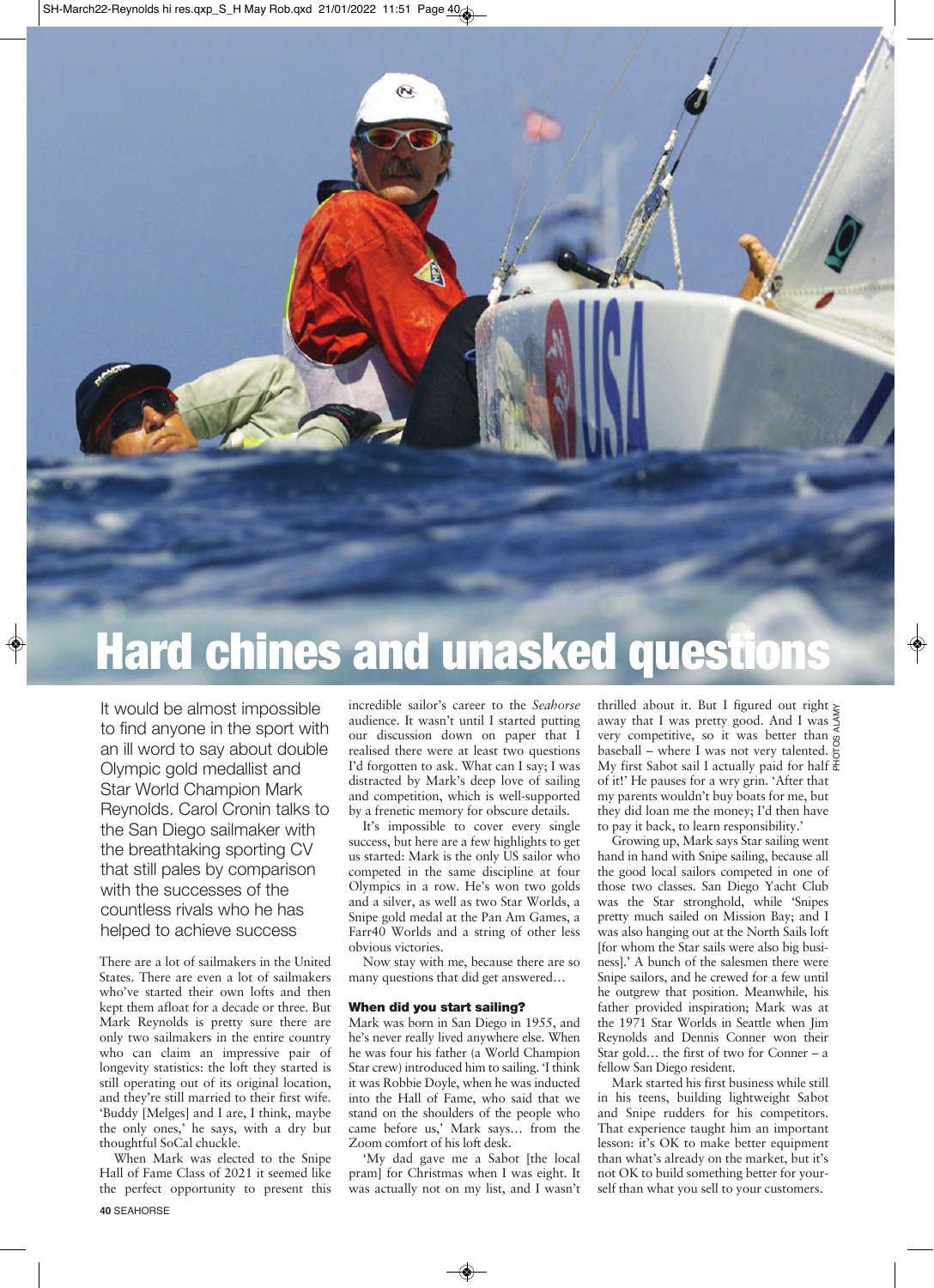

*Opposite***: Mark Reynolds and Magnus Liljedahl warming up on their way out to the start of the deciding final race of the Sydney 2000 Olympic Regatta. Reynolds specialised in last race showdowns during his long Olympic career… In Sydney he scraped home second in this race to take gold by 1pt from the GBR crew helped by fellow gold medal rival Torben Grael being OCS. In Seoul in 1988 he had gone into the last race odds-on for his first Olympic gold but dismasted in the rough conditions and had to make do with only silver.** *Above***: quite the dashing SoCal boy… Mark Reynolds and Snipe crew Pat Muglia add to their trophy haul after a Snipe regatta at the Coconut Grove Yacht Club. Muglia would later also compete at the 1988 Seoul Olympics, crewing for Pete Melvin in the USA Tornado**

He bought his first Snipe at 13 with another teenager, but they were too light to sail together and the partnership didn't last. His next Snipe investment would be with his girlfriend (now wife) DeAnn, soon after they started dating; they were a much better weight together, and that partnership persists to this day.

#### **How'd you first meet?**

DeAnn grew up sailing in San Diego too, so Mark says they knew each other a bit before they both got to San Diego State. But she was two years younger so it wasn't until they'd spent time together as members of the college sailing team that it clicked. 'We both went to the co-ed nationals in 1976, and DeAnn also sailed the women's nationals. I loaned her my stopwatch.' Again that sly grin. 'Which made a good excuse to call her when we got home, and ask her out.'

In 1978 they won the US Snipe Nationals. A year later they finished second at the Worlds. They married in 1980 and had three kids; now they are grandparents. But I'm getting ahead of the story…

After college Mark moved to Miami to crew for Augie Diaz in the Flying Dutchman. The pair were favourites to win the 1980 US Trials after a 1979 victory at Kiel Week, so US Sailing, as it is now, suggested Mark stay focused on that campaign; he also doesn't think they considered him 'skipper material' in those days – which now

*Probably the most bizarre thing I ever did was diving off my Snipe in the middle of a National Championships race. We were drifting in no wind and the heat combined with the flies all over, I just couldn't take it any more and just stood up and dived into the water. The race was abandoned soon after but my wife wasn't too happy about me jumping off the boat*

seems ironic. But Mark went and steered the 1979 Pan Am Games in the Snipe anyway, just one week after Kiel, and he and Craig Martin won every single race. A few months after that the US Olympic boycott was announced… so he headed back to San Diego and took a job at North Sails.

He did consider an alternative career, he admits now: boatbuilding. 'I grew up around Carl Eichenlaub's boatyard; he was the first person to take my dad sailing on a Star, in the late 1950s. But I pretty quickly realised that if you wanted to go sailing it was easier to do it as a sailmaker.

'I saw a lot of boatbuilders who'd still be building boats during the regatta… sails are a little easier to get finished and deliver to somebody in time!'

## **Why did you start your own sail loft?**

Mark was hired to market North's Snipe designs, but he was also sailing Stars – and the loft already had an employee in that class. 'It became evident that there just wasn't room for both me and Vince [Brun]; really the only way to make that work would be to have my own loft.'

SEAHORSE **41**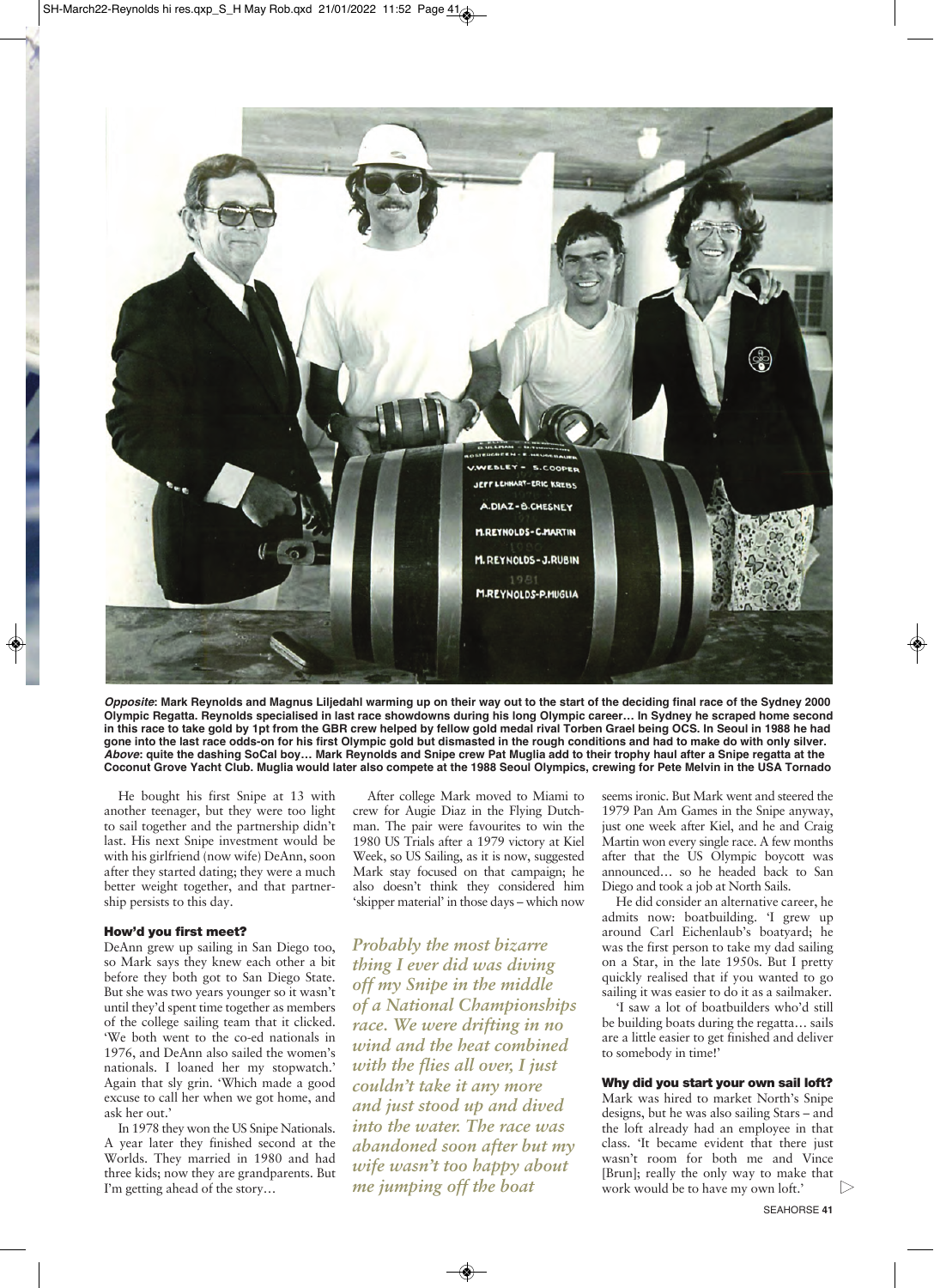

**Sydney 2000 and the British Star crew of Ian Walker and Mark Covell approach the finish of the final race in third behind runners-up Reynolds and Liljedahl, ceding gold to the US sailors by a single point. After the prizegiving a gracious Walker told his supporters that if they were to miss gold he and Covell preferred to be beaten by the Americans, who Walker gave credit to for helping Britain's newcomers to the Star class to quickly get up to medal-winning speed, after they had been thrown together following the loss of their respective Olympic partners – Jonny Merricks (in a car accident in Punta Ala) and Glyn Charles (lost during the 1998 Sydney Hobart)**

Dennis Conner, an important mentor, suggested Mark talk to the 'Sobstad guys', because 'they were doing some pretty cool stuff. So I went to the 1981 Star Worlds in Marblehead with Eddie Trevelyan' – who'd win Soling gold three years later in LA, with Robbie Haines and Rod Davis.

'Ed in turn knew Dave Curtis, so we stopped by Curtis's loft and got to learn a bit about what he was doing. And then we stopped by the Sobstad loft and met Peter Conrad and Tom Whidden.'

Mark and Ed Trevelyan finished 34th at those worlds, while Brun and Hugo Schreiner finished 12th. 'By the time I got back it was pretty clear I had to do my own thing. So I got a loan from my grandmother to buy a Star boat, and I got a loan from Conrad and Whidden for sewing machines and fabric, and I started building sails.' He set up shop right around the corner from San Diego Yacht Club, and 'by January of 1982 Snipes were our main business'.

From a desk drawer Mark pulls out a sheet of yellow legal paper; when he holds it up I can see it's covered in a handwritten scrawl. 'I still have this list that I started, where I'd write in the customer's name and how much I sold the sail for.' He reads off some names I recognise from Snipe history. 'I only sold 13 suits of Star sails the first year, and 14 suits the next year. So at the time it was really the Snipe!'

**42** SEAHORSE DeAnn's success selling commercial real estate played a big part too, he admits. 'She did support the family throughout the 1980s, and that really helped keep the whole thing flowing. If it had been just the sail loft it might have been a little tougher to do everything that I did. That's probably the only reason we have a house today…'

In 1984 'everything kind of changed' at the loft. 'When I went to the Bacardi Cup Bill Buchan bought a suit of sails from me. And he won the Olympics!' By the end of that year the loft had sold 150 Star suits.

#### **How'd you manage to do so much sailing…**

Through the 1980s Mark sailed Snipes with DeAnn in the summer and with heavier crews for the windier winter regattas. He was also a regular on the Star circuit. 'For close to 10 years I'd put the Snipe on top of the van and tow the Star across the country… Miami was always very good to me.'

He wasn't the only sailor pushing hard in both classes. 'Torben [Grael] and a bunch of other guys crossed over as well – though I never competed against Torben in the Snipe. Hard chines and whisker poles… I never really sailed spinnaker boats much at all.'

Mark also enjoyed tweaking boats in his garage, and he says both the Snipe and the Star were great for that. 'Earl Elms [a San Diego Snipe legend] always kept his boats really simple. Whereas Dennis, who I worked for on the Star, would keep everything really complicated – so you could adjust everything. I learned from both

*I'm not superstitious myself but I do enjoy hearing of my competitors' superstitions…*

those guys and found my happy medium.'

From 1987 to 2002 Mark finished in the top 10 at every single Star Worlds, sailing all but one with either Hal Haenel or Magnus Liljedahl. He won a gold Star with each of those legendary crews (1995 and 2000), and finished second three times and third twice in those 15 years. (He also finished third in 2013, with Haenel.)

'I grew up in a place with the best Star and Snipe sailors in the world,' he explains, with a tiny shrug. 'So you can't help but learn and get good. Dennis used to say that it was difficult for a guy like Buddy to come out of a lake and be able to perform everywhere else. Whereas San Diego is a perfect place for developing boat speed, because you can sail out in the ocean.'

All those miles and hours of sail testing off Point Loma helped Mark develop speedy sails; he says they also helped perfect his helming technique. 'When you really got good at helming you could spend a little more time looking around and not keep so completely focused on the telltales. So it was a pretty good thing to be able to do all that sail testing, for two reasons.'

## **… while running a successful business?**

How did he keep track of the loft while away at regattas, I ask – especially over two decades of Olympic campaigning?

'I didn't do a whole lot of training,' he claims. 'Back then it was pretty much just doing the regatta circuit. But that was more than the generations before me…

'I once talked to the guy who won a  $\triangleright$